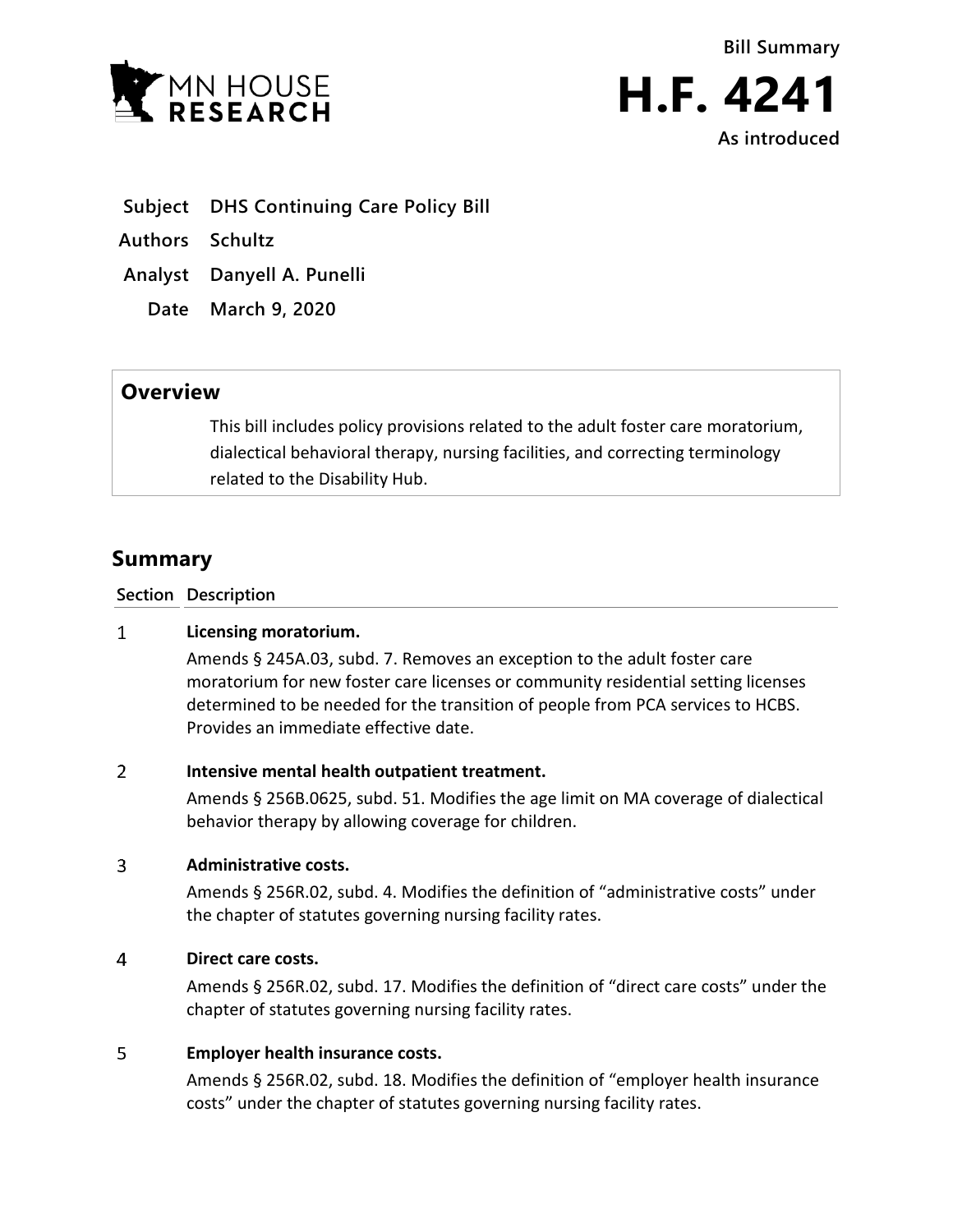# **Section Description**

# 6 **External fixed costs.**

Amends § 256R.02, subd. 19. Modifies the definition of "external fixed costs" under the chapter of statutes governing nursing facility rates (removes reference to a section that is included in the repealer).

### $\overline{7}$ **Maintenance and plant operations costs.**

Amends § 256R.02, subd. 29. Modifies the definition of "maintenance and plant operations costs" under the chapter of statutes governing nursing facility rates.

## 8 **Minor equipment.**

Amends § 256R.02, by adding subd. 32a. Defines "minor equipment" as equipment that does not qualify as either fixed equipment or depreciable moveable equipment under the chapter of statutes governing nursing facility rates.

#### 9 **Real estate taxes.**

Amends § 256R.02, subd. 42a. Modifies the definition of "real estate taxes" under the chapter of statutes governing nursing facility rates.

## 10 **Special assessments.**

Amends § 256R.02, subd. 48a. Modifies the definition of "special assessments" under the chapter of statutes governing nursing facility rates.

#### 11 **Criteria.**

Amends § 256R.07, subd. 1. Modifies the criteria a nursing facility must meet in order to comply with adequate documentation requirements by requiring documentation to include signed and dated position descriptions. Makes a conforming crossreference change.

# 12 **Documentation of compensation.**

Amends § 256R.07, subd. 2. Modifies the method used for estimating time spent performing assigned duties. Allows salary allocations using the Medicare-approved allocation basis and methodology only if the salary costs cannot be directly determined, including when employees provide shared services to noncovered operations.

#### 13 **Adequate documentation supporting nursing facility payrolls.**

Amends § 256R.07, subd. 3. Modifies nursing facility payroll documentation requirements by removing references to microfilm and automated data and allowing for records to be stored electronically.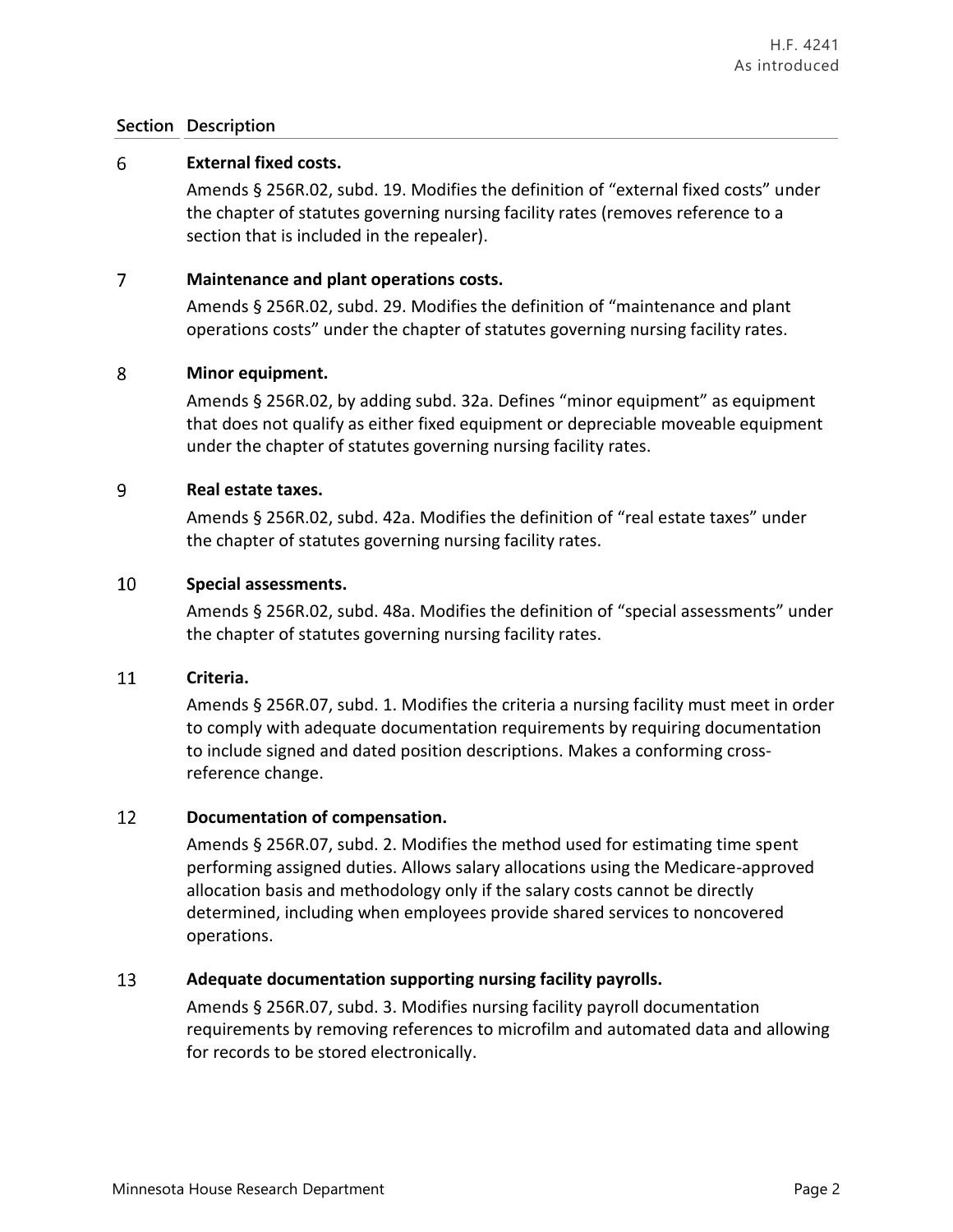# **Section Description**

#### 14 **Reporting of financial statements.**

Amends § 256R.08, subd. 1. Adds language specifying when certain auditing data is confidential data on individuals or protected nonpublic data.

#### 15 **Reporting of statistical and cost information.**

Amends § 256R.09, subd. 2. Makes technical changes.

# 16 **Method of accounting.**

Amends § 256R.09, subd. 5. Adds language requiring accrued expenses to be paid within 90 days following the end of the reporting period. Prohibits disallowed expenses from being claimed on a subsequent cost report. Allows exemptions to the 90-day rule to be granted by the commissioner for documented contractual arrangements such as receivership, property tax installment payments, and pension contributions.

# 17 **Extended record retention requirements.**

Amends § 256R.13, subd. 4. Makes technical and conforming changes.

## 18 **Calculation of a quality score.**

Amends § 256R.16, subd. 1. Makes technical changes and removes the requirement that adjustments to the quality score calculation be effective July 1 of any year.

#### 19 **Resident assessment schedule.**

Amends § 256R.17, subd. 3. Includes significant correction assessments in the statute governing the effective date of resident assessments.

#### 20 **Determination of limited undepreciated replacement cost.**

Amends § 256R.26, subd. 1. Specifies a facility's undepreciated replacement cost (URC) is the recognized URC from the appraisal.

# 21 **Scholarships.**

Amends § 256R.37. Reorganizes the nursing facility scholarships statute.

# 22 **Quality improvement incentive program.**

Amends § 256R.39. Makes technical and grammatical changes and removes obsolete language.

#### 23 **Revisor instruction; correcting terminology.**

Directs the revisor of statutes to: (1) replace the term "Disability Linkage Line" or similar terms with "Disability Hub" or similar terms in Minnesota Statutes; and (2) make grammatical changes related to the changes in terms.